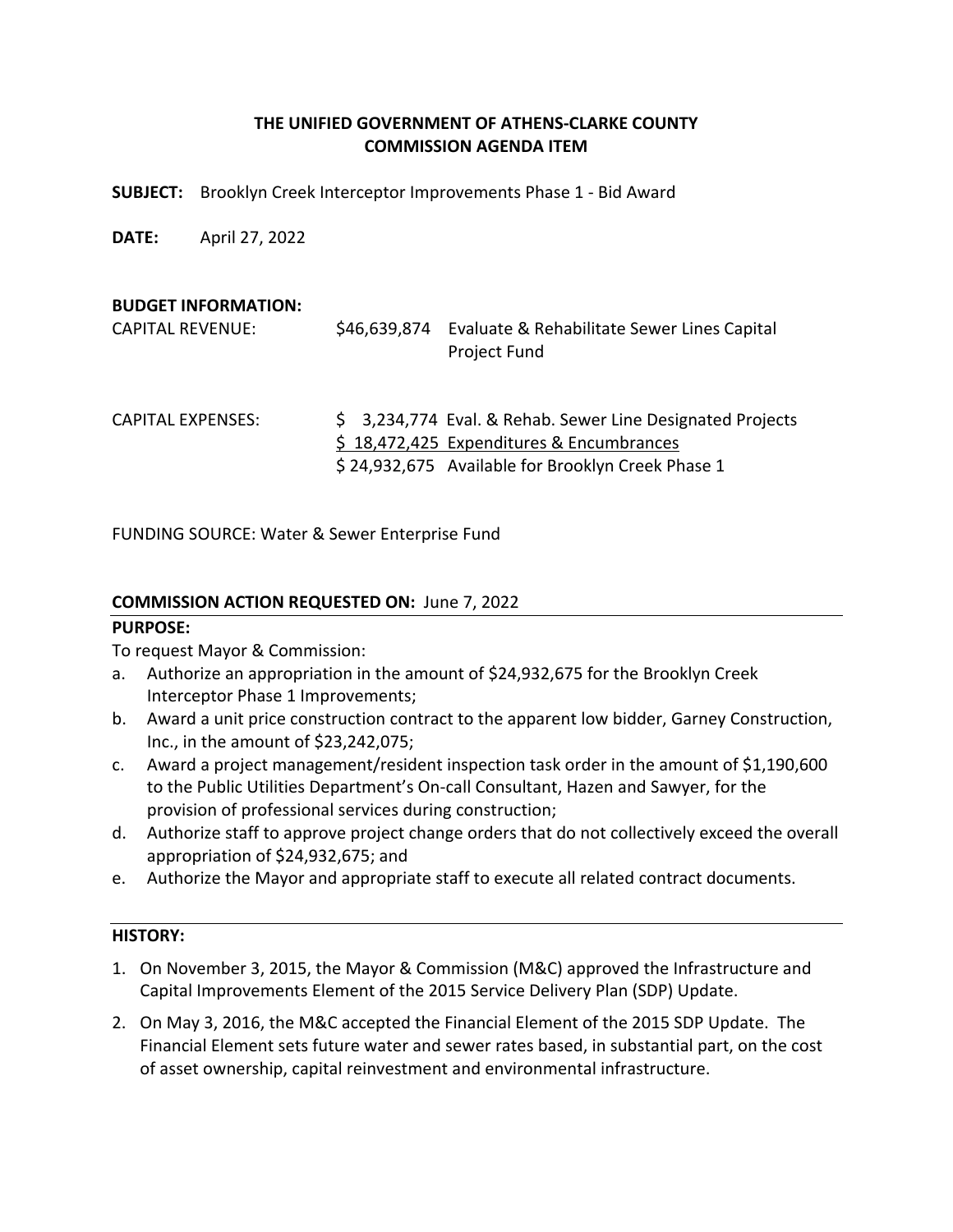- 3. On June 6, 2017, the M&C approved the selection of three on-call engineering firms with the scope of work that included design and construction management to Rehabilitate and Replace critical infrastructure.
- 4. On October 18, 2018, the Public Utilities Department (PUD) held a community meeting with property owners that will be affected by the project.
- 5. On December 4, 2018, the M&C approved Brooklyn Creek Interceptor Improvements Phase 1 Preliminary Construction Plans.
- 6. On July 2, 2019, the M&C approved Brooklyn Creek Interceptor Improvements Phase 2 Preliminary Construction Plans.
- 7. On February 6, 2020, a day of extreme rainfall, flash flooding and tornado warnings, the Brooklyn Creek Interceptor surcharged and 111,000 gallons of sewage overflowed into the Brooklyn Creek sewer shed in the area of The Plaza.
- 8. On August 4, 2020, the M&C approved the Infrastructure and the Capital Improvements Element of the 2020 SDP Update.
- 9. On April 22, 2021, a bid was received for the entire Brooklyn Creek Interceptor project in the amount \$32,446,919. The engineer's original cost estimate in 2020 was \$11 million.
- 10. On April 23, 2021, PUD requested Hazen and Sawyer provide reasons for the higher bid and evaluate breaking the Brooklyn Creek Project into two phases. This would allow PUD to accomplish some sewer improvements immediately.

## **FACTS & ISSUES:**

- 1. PUD is ramping up investment in ACCGov aging sewer infrastructure to protect the environment, public health and reduce Infiltration/Inflow (I/I) going to the Middle Oconee Water Reclamation Facility. Regular and predictable rate increases allow us to invest in the aging sewer infrastructure.
- 2. The 2020 SDP identifies Project #3-309 titled "Brooklyn Creek Interceptor Improvements" as the second‐highest sewer priority after Tanyard Creek.
- 3. Phase 1 of the Brooklyn Creek Interceptor Project includes replacement of the sewer interceptor from the trunk line at the Middle Oconee River up to Baxter Street. The existing pipe alignment for Phase 1 is shown on **Attachment #1**.
- 4. Phase 2, which continues the interceptor replacement up to King Avenue, is 100% designed and easement acquisition is underway. Construction of Phase 2 cannot proceed until Phase 1 is complete.
- 5. At the community meeting held on October 18, 2018, six individual property owners were in attendance. There was general support and appreciation for the project.
- 6. The Brooklyn Creek Interceptor is significantly undersized for the amount of wastewater flow currently in the sewer shed drainage system. The clay pipe material and age of some of the adjacent homes indicate the drainage system may have been built in the 1950s. The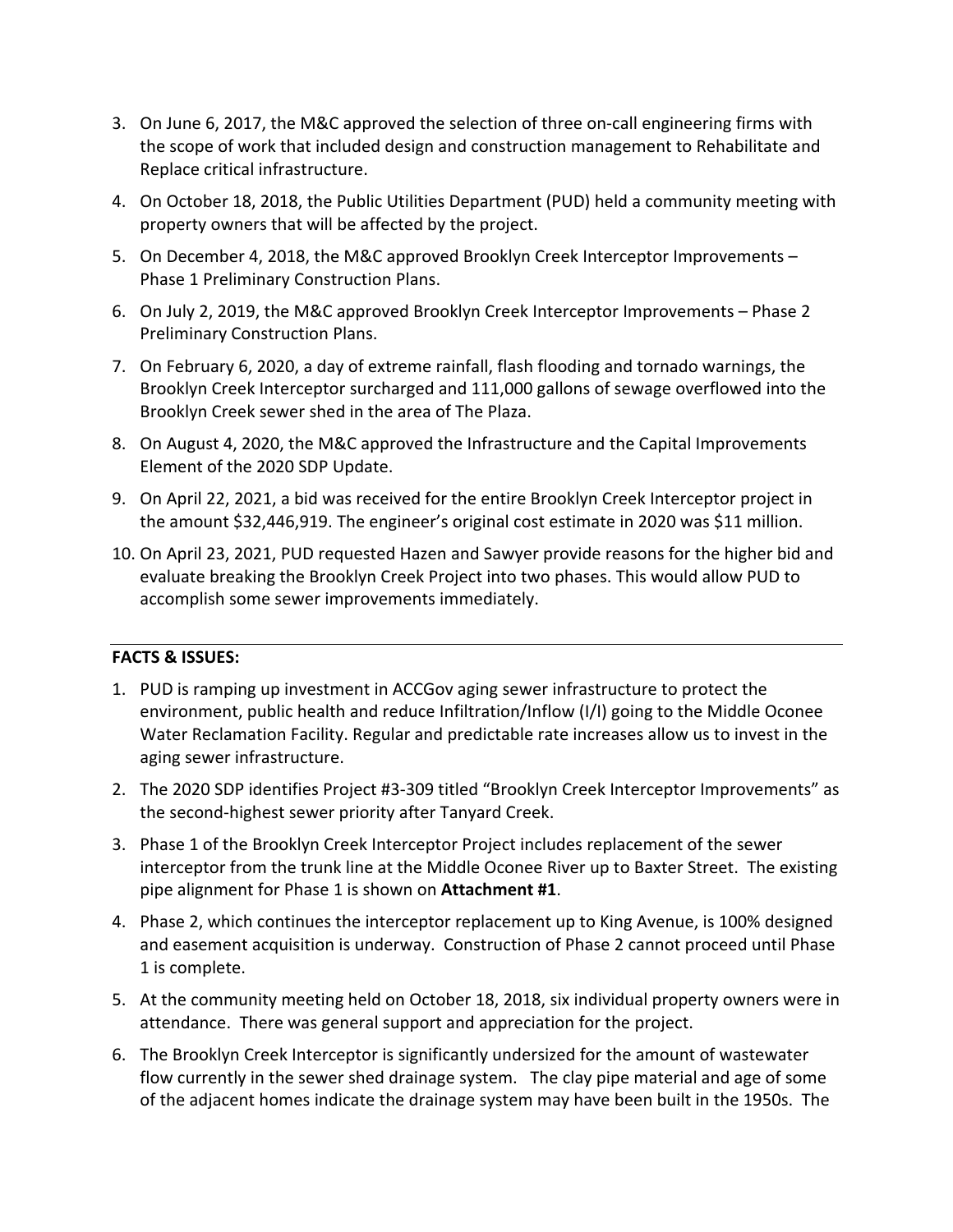system investigation found areas with deficiencies including undersized pipes and pipes in very poor condition. Preliminary indications are that eight of the nine aerial crossings may be eliminated by replacing this interceptor, which will improve the protection and flow characteristics of the creek.

- 7. Staff worked with Hazen & Sawyer to evaluate different rehabilitation or replacement options with the goal of protecting future pipes from creek erosion, possible elimination of aerial segments, and identification/avoidance of protected environmental areas.
- 8. Much of the 7,000 feet length of the Phase 1 replacement sewer will be constructed within the same trench. The pipe size will be increased to provide greater capacity based upon population projections as approved in the 2020 SDP Update. The depth will be lowered to allow for the elimination of aerial spans along Brooklyn Creek.
- 9. Nineteen individual permanent easements and temporary construction easements are required to accommodate the project construction. Eighteen of these easements have been acquired by ACCGov.
- 10. The Georgia Environmental Protection Division and the U.S. Army Corps of Engineers have both issued permits for the project.
- 11. The estimated project cost for Brooklyn Creek Phase 1 was \$16 million. The expensive project costs are a result of eliminating 1,200 lf of aerials spans which require trenchless technology due to rock. At this time staff does not anticipate any sewer projects being delayed due to this higher cost.
- 12. The construction market remains difficult to predict even under normal times. Construction over the past two years has come with higher risks in the form of Covid‐19, weather unpredictability, supply‐chain uncertainty, and a sustained labor shortage. Contractors will be paying close attention to these risks and price the potential impacts on costs and schedule accordingly.
- 13. Reasons for constructing the Brooklyn Creek Interceptor project sooner rather than later are as follows:
	- Concerns about sewer capacity even during dry weather
	- Susceptibility to rainwater inflow and groundwater infiltration
	- Vulnerability of aerial crossings during storms
	- Water quality in Brooklyn Creek
	- Expiration of the 18 other temporary easements along the Phase 1 route
	- Over the past 12 months construction costs have escalated 68%.
- 14. Bids were received on April 12, 2022, from four of the nine prequalified contractors for the necessary labor, equipment and materials to accomplish the referenced project. A tabulation of the bids received is as follows:

| Contractor                | <b>Bid Price</b> |
|---------------------------|------------------|
| Cleary Construction, Inc. | \$26,947,485     |
| Garney Construction, Inc. | \$23,242,075     |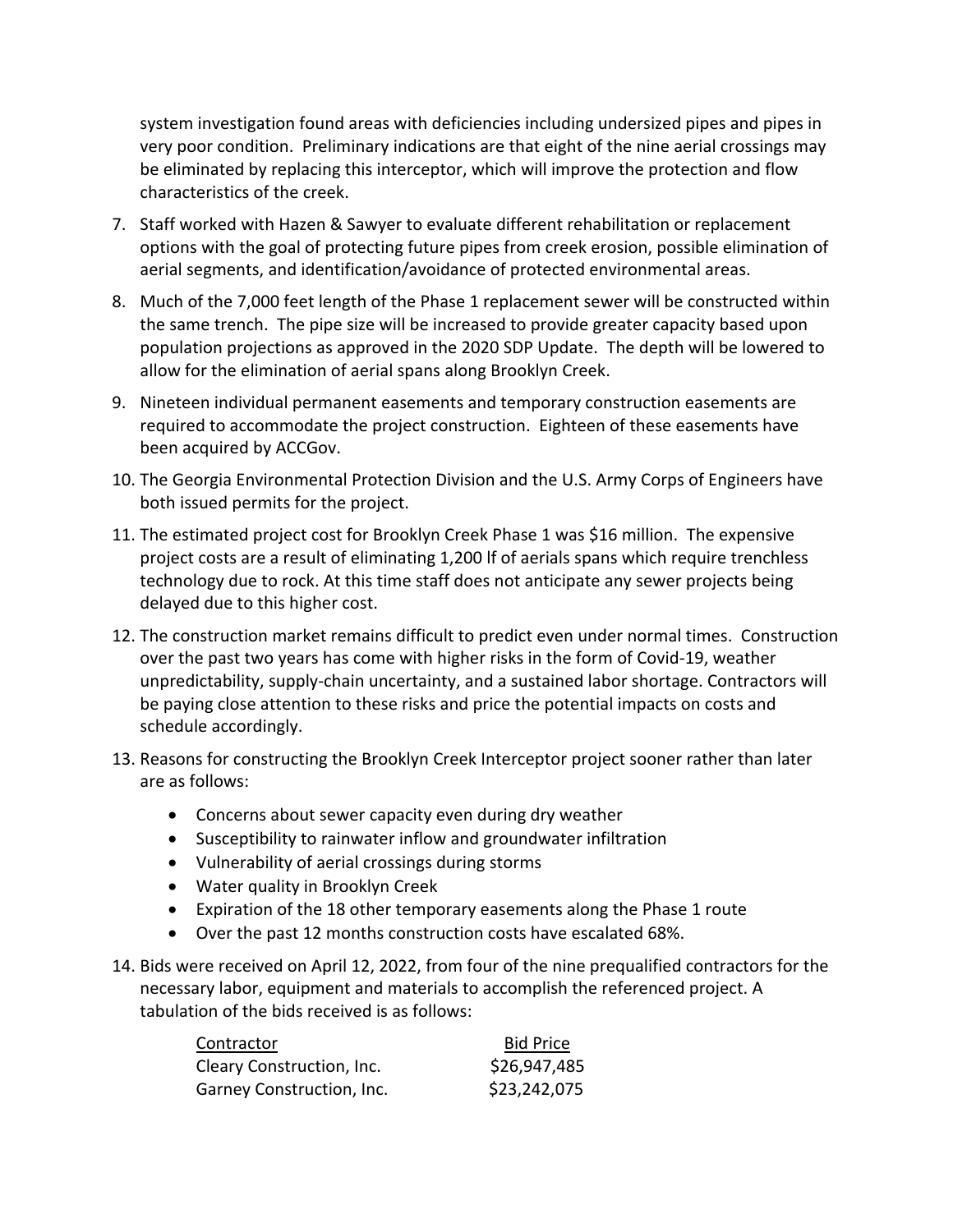| <b>Moorhead Construction</b>       | \$28,777,210 |
|------------------------------------|--------------|
| Strickland and Sons Pipeline, Inc. | \$25,886,450 |

- 15. PUD staff has reviewed and evaluated the bids submitted and respectfully recommends a construction contract be awarded to Garney Construction, Inc. in the amount of \$23,242,075. The subject contract will be a unit price contract which is based on estimated quantities and units. The final contract amount will be based on actual units and quantities installed during project construction.
- 16. The requested authorization is \$24,932,675 which includes a contingency of \$500,000 for unforeseen issues and project management/resident inspection services by Hazen and Sawyer in the amount of \$1,190,600.
- 17. Anticipated Project Schedule:
	- Notice to Proceed August 2022
	- Project Completion March 2024
- 18. This recommendation supports the following Mayor & Commission Strategic Commitment:
	- Healthy, Livable, Sustainable Athens-Clarke County

## **OPTIONS:**

- 1. Mayor & Commission:
	- a. Authorize an appropriation in the amount of \$24,932,675 for the Brooklyn Creek Interceptor Improvements – Phase 1;
	- b. Award a unit price construction contract to the apparent low bidder, Garney Construction, Inc., in the amount of \$23,242,075;
	- c. Award a project management/resident inspection contract in the amount of \$1,190,600 to the Public Utilities Department's On‐call Consultant, Hazen and Sawyer, for the provision of professional services during construction;
	- d. Authorize staff to approve project change orders that do not collectively exceed the overall appropriation of \$24,932,675; and
	- e. Authorize the Mayor and appropriate staff to execute all related contract document.
- 2. Mayor and Commission deny the request.
- 3. Mayor and Commission defined option.

# **DEPARTMENT RECOMMENDED ACTION:** Option #1 a, b, c, d & e

## **DEPARTMENT: Public Utilities**  Prepared by: Hollis Terry IV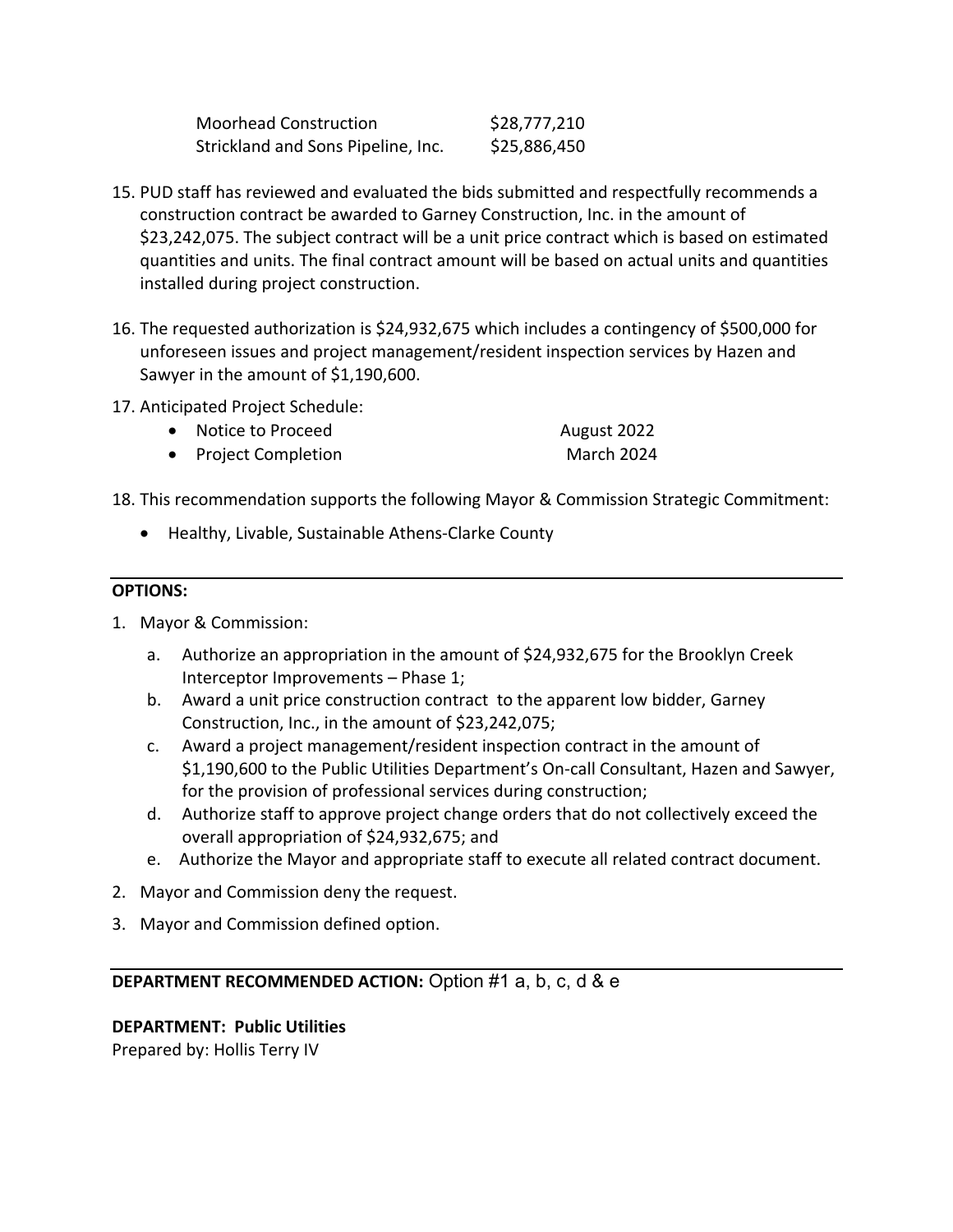Hallis Serry II

4/27/2022

Hollis Terry IV **Date:** 

#### **ADMINISTRATIVE COMMENTS:**

# **ADMINISTRATIVE RECOMMENDATION:** Option #1 a, b, c, d & e

Sain M. Will

 May 11, 2022 Manager **Date:** 

**ATTACHMENTS:** 

Attachment # 1 ‐ plat